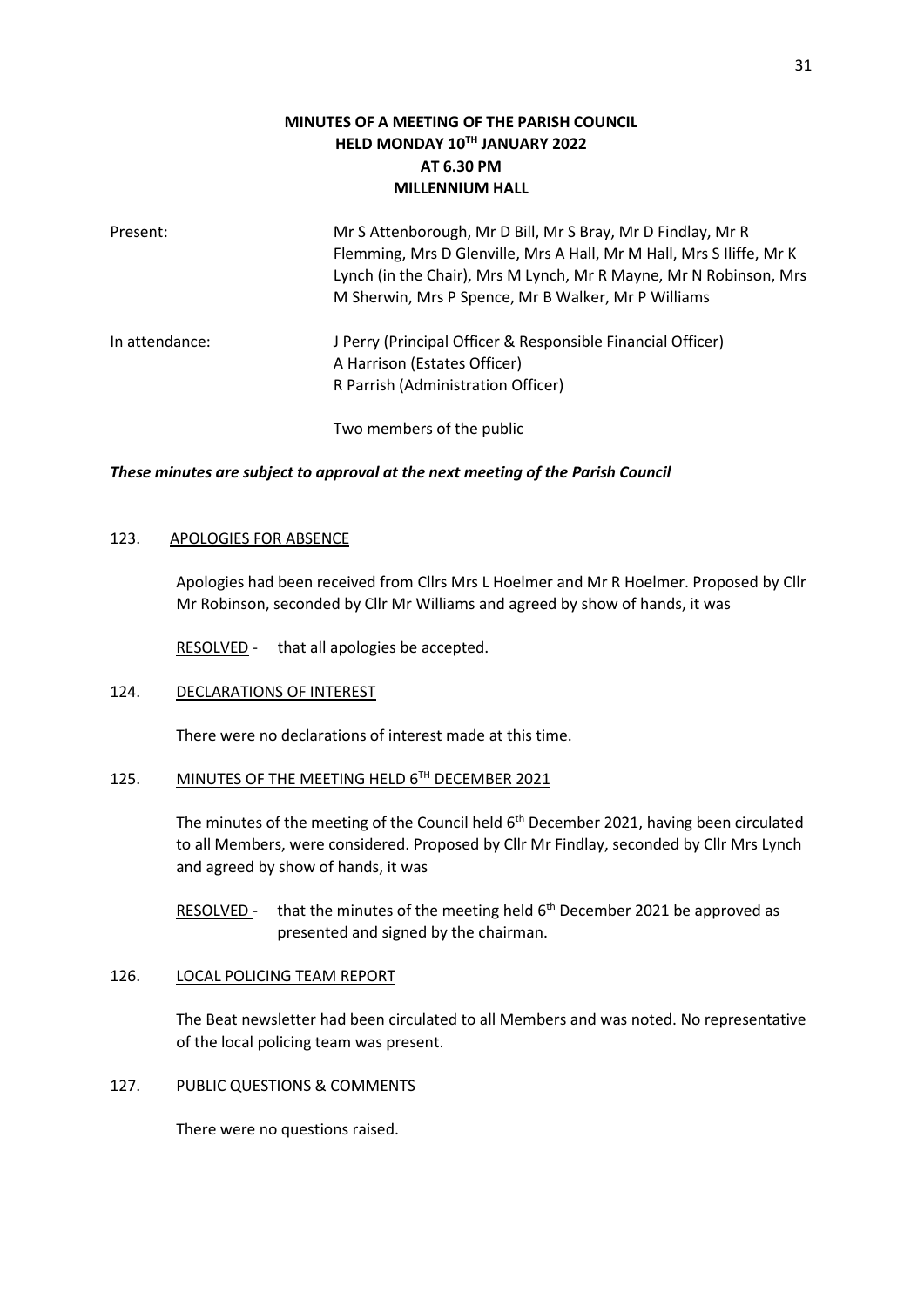### 128. WORKING PARTY AND TASK & FINISH GROUP REPORTS

#### 128.1 Traffic Issues Working Party

No meeting of the Traffic Issues Working Party had been held. A meeting was scheduled to be held on 12<sup>th</sup> January 2022 via Zoom.

### 128.2 Queen's Platinum Jubilee Task & Finish Group

No meeting of the Queen's Platinum Jubilee Task & Finish Group had been held. The Principal Officer reported that the staff team had been working on arrangements for celebrations including a Jubilee beacon and a street party. It was agreed that a meeting should be called.

### 128.3 Budget Working Party

The minutes of meetings of the Budget Working Party held on 8<sup>th</sup> & 22<sup>nd</sup> December 2021 had been circulated to all Members. Proposed by Cllr Mr Williams, seconded by Cllr Mr Findlay and agreed by show of hands, it was

RESOLVED - that the minutes of meetings of the Budget Working Party held on 8<sup>th</sup> & 22<sup>nd</sup> December 2021 be approved.

### 128.4 Burbage RFC Lease Task & Finish Group

Minutes of a meeting held 15<sup>th</sup> December 2021 had been circulated to all Members. Proposed by Cllr Mr Flemming, seconded by Cllr Mr Walker and agreed by show of hands, it was

- RESOLVED that the minutes of a meeting of the Burbage RFC Lease Task & Finish Group held 15th December 2021, and the recommendation for the provision of a new lease as outlined, be approved; and that the Burbage RFC Lease Task & Finish Group now be dissolved.
- 128.5 Cricket & Football Review Working Party

Minutes of a meeting held 16<sup>th</sup> December 2021 had been circulated to all Members. Proposed by Cllr Mr Lynch, seconded by Cllr Mr Walker and agreed by show of hands, it was

RESOLVED - that the minutes of a meeting of the Cricket & Football Review Working Party held 16<sup>th</sup> December 2021, and the recommendation therein, be approved, and that the relevant clubs be advised of the resolution accordingly.

## 128.6 LCC Strategic Plan Task & Finish Group

A document showing a collated response to an LCC Strategic Plan questionnaire had been circulated to all Members. The Chairman thanked Cllr Mr Williams for his work in providing Members with the questionnaire in a suitable format. Cllr Mr Flemming explained how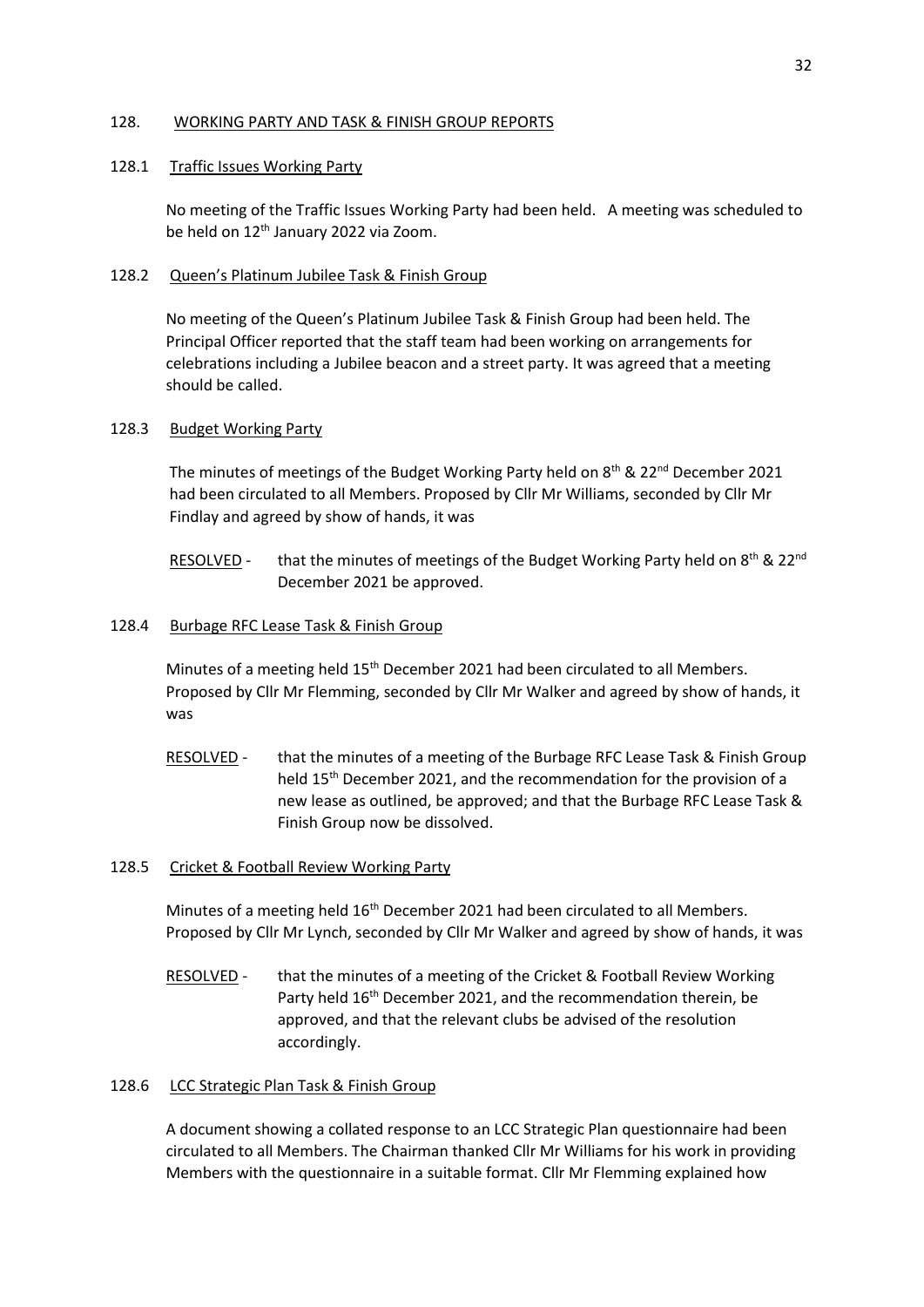Members' individual responses had been collated into the single response to be submitted on behalf of the Council. Proposed by Cllr Mr Flemming, seconded by Cllr Mr Williams and agreed by show of hands, it was

RESOLVED - that the Principal Officer, on behalf of the Council, submit the questionnaire response to the LCC Strategic Plan as circulated, ahead of the deadline of 21<sup>st</sup> January 2022; and that the LCC Strategic Plan Task & Finish Group now be dissolved.

## 129. BUDGET 2022-2023

Following the approval of the Budget Working Party minutes at item 128.3, Cllr Mr Williams and the Principal Officer presented the Working Party's recommendation for the 2022-23 budget. Proposed by Cllr Mr Williams, seconded by Cllr Mr Flemming and agreed by show of hands, it was

RESOLVED - to approve budget Option A, as recommended by the Budget Working Party, for 2022/23 on the basis of a 0% increase in precept per Band D property of £71.11 resulting in a precept of £430,229.73; a revenue expenditure budget of £496,043.55; a 5% increase in fees for Millennium Hall lettings (as per the Millennium Hall business plan); a 2% increase in all other fees with the exception of charges for cremation casket vaults and the former water feature memorial kerb plaques, which would remain unchanged; and to hold between 50%-60% in general reserves to mitigate risk for the financial year 2022/23.

## 130. SKETCHLEY HILL PRIMARY SCHOOL SAFE PARKING AWARENESS INITIATIVE

The Principal Officer reported that a £300 donation resolved in principle at the November meeting of the Council to be made to Sketchley Hill Primary School for road safety signage was not able to be used for the specified provision due to lack of support from LCC. The school had informed the Principal Officer that the same amount of money had been spent, instead, on the provision of road safety badges. The Principal Officer, under her delegation, and in liaison with the Chairmen of both the Finance & General Purposes Committee and the Traffic Issues Working Party, had agreed this variation of the expenditure, and had received thanks from the school. Members noted and supported this action.

#### 131. CLLR PETER HALL MEMORIAL PLAQUE

A note of thanks, circulated to all Members, from the family of the late Cllr Peter Hall had been received in recognition of a memorial plaque dedicated to Cllr Hall and sited near newly planted trees on Britannia Road Recreation Ground. Addressing the meeting, Cllr Mrs Hall said that, while the plaque paid tribute to the work of Cllr Mr Hall, many other Councillors and members of the community were to be thanked for their efforts in protecting and planting trees across the parish for the benefit of future generations.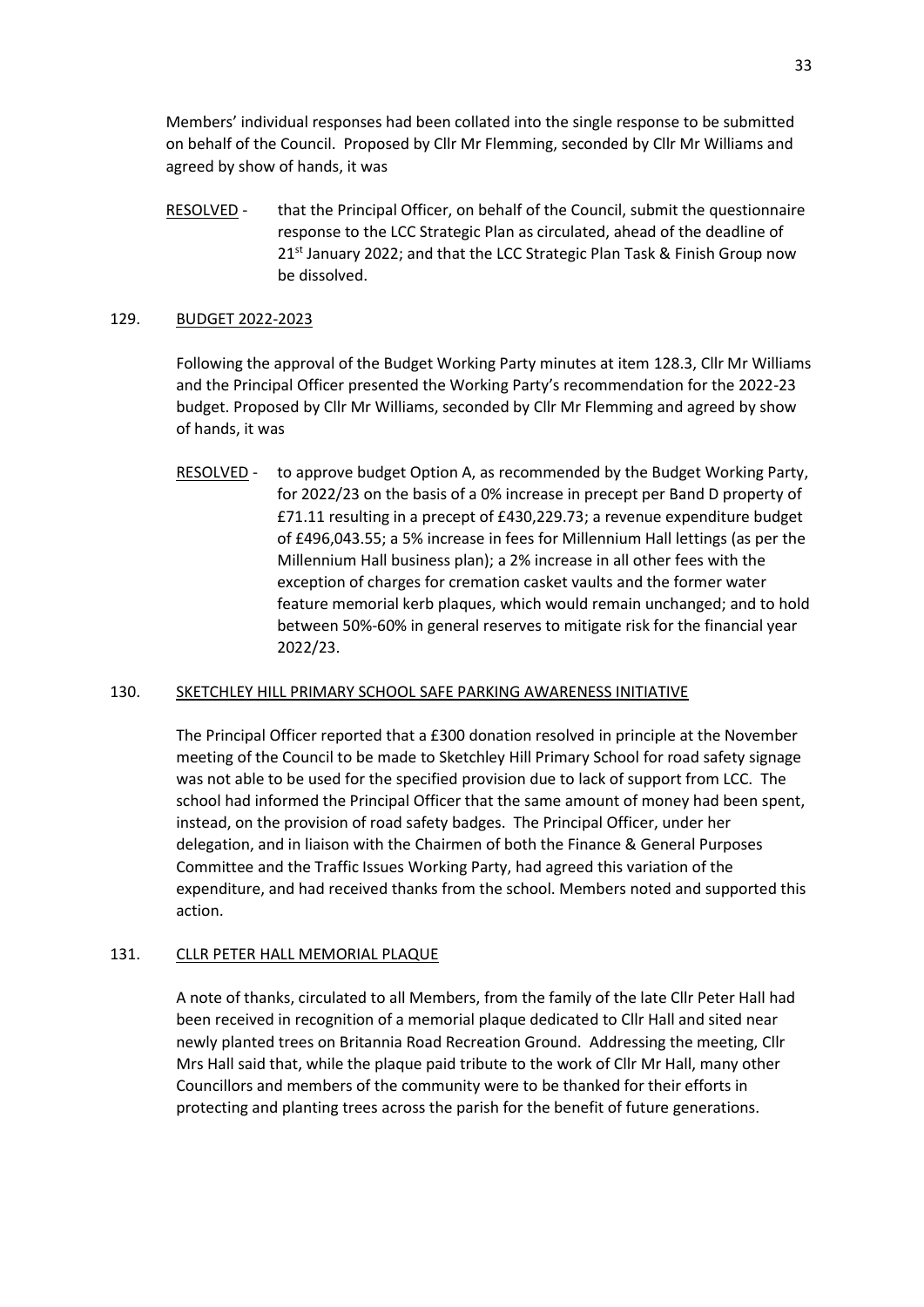## 132. ESTATES OFFICER'S REPORT

The Estates Officer gave a verbal report which included updates on the following:

- Winter servicing of Council buildings, including CCTV, alarms and water supply checks and updates
- Annual review of risk assessments relevant to the Council's estate
- Winter servicing of grounds team machinery and equipment
- Winter hedge work, to include reduction of hedge height at Pughe's Paddock and Far Lash to improve visibility into the parish-owned green spaces
- Addition of slabs in front of the recently installed NHS Rainbow bench on green space off Featherston Drive

# 133. CCTV GRANT APPLICATION

Information on the availability of grant funding for CCTV provision for Parish and Town Councils from HBBC had been circulated to all Members. The Principal Officer reported that, although the given deadline for applications had passed, HBBC had indicated that an application from this Council would still be considered if agreed at this meeting. The Estates Officer outlined his recommendation for equipment to be purchased. Following discussion, proposed by Cllr Mr Findlay, seconded by Cllr Mr Williams, and agreed by show of hands, it was

RESOLVED - that an application be made to the HBBC Parish & Town Councils CCTV grant fund for 4x Natura Camera Kits, with the Council to contribute 25% of the total cost.

## 134. COFFEE VAN, BRITANNIA ROAD RECREATION GROUND

An email request by an independent trader to site a coffee van on the car park at Britannia Road Recreation Ground had been circulated to all Members and was discussed. Proposed by Cllr Mr Walker, seconded by Cllr Mrs Hall and agreed by show of hands, it was

RESOLVED - that the request be refused

# 135. PUBLIC OPEN SPACE, LAND OFF BROOKFIELD ROAD

Correspondence from Persimmon Homes North Midlands, inviting the Council to consider adopting an area of open space on land off Brookfield Road, had been circulated to all Members and was discussed. Proposed by Cllr Mr Flemming, seconded by Cllr Mr Bray and agreed by show of hands, it was

RESOLVED - that a Green Spaces Adoptions Task & Finish Group be formed; that the group considers the potential adoption of the land off Brookfield Road as identified by Persimmon Homes North Midlands; and that the members of that group be Cllrs Mr Lynch, Mr Findlay, Mr Flemming, Mrs Sherwin and Mr Williams.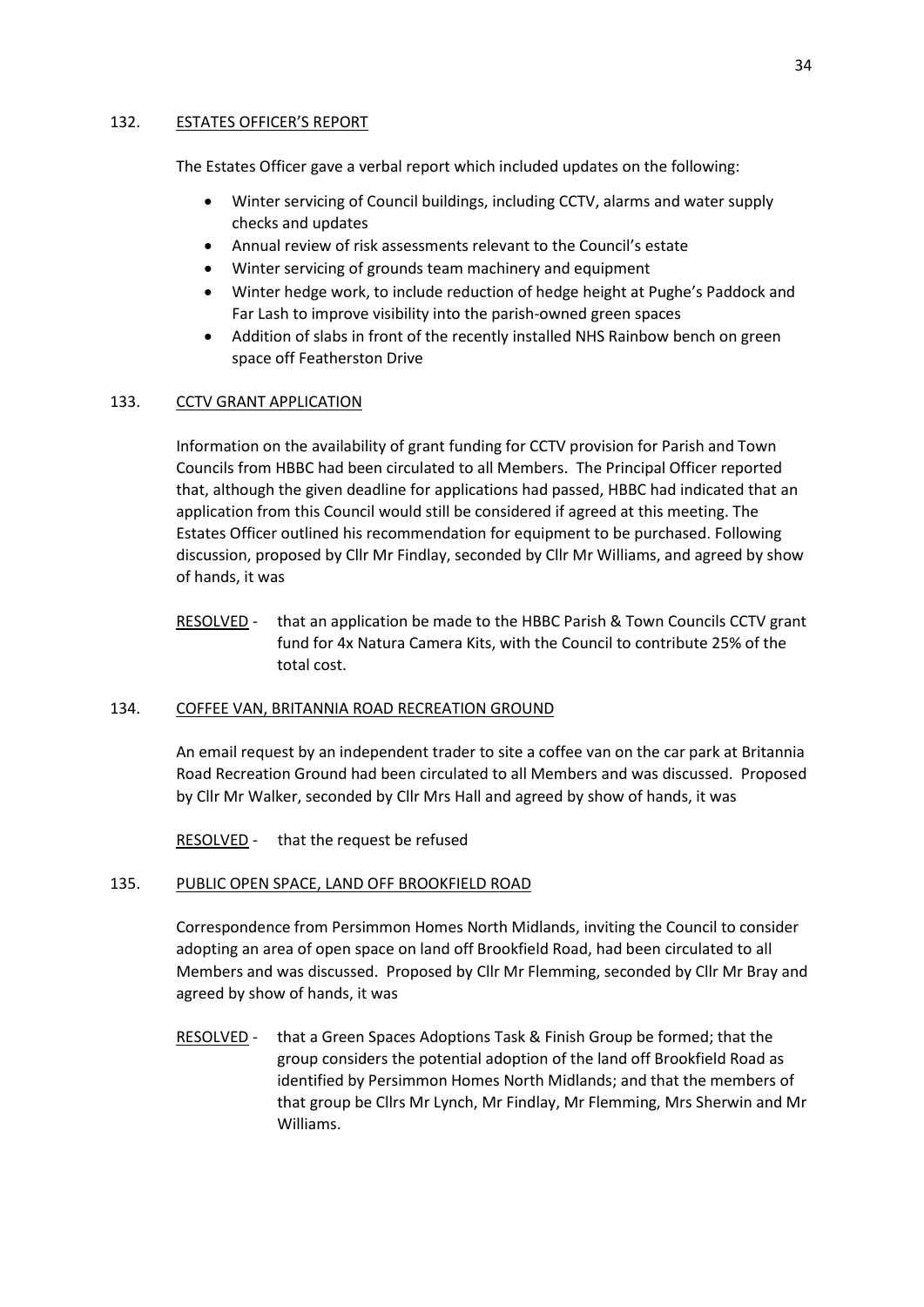## 136. PRINCIPAL OFFICER'S REPORT

The Principal Officer gave a verbal report which included updates on the following:

- Budget and medium-term financial plan
- Impact of increasing number of Working Party meetings on staff time
- Carols Around the Tree 2021
- Progress of land transfers at Indigo Drive and Amber Way
- Planned use of historic S106 funding on open spaces at Hinckley Road, Sketchley Hill Farm and Britannia Road Recreation Grounds
- Lash Hill ward by-election,  $20^{th}$  January 2022
- HNRFI public consultation event at Millennium Hall, 24th January 2022
- Green Space Strategy, next stage scheduled for February 2022
- Christmas Market 2022
- Queen's Platinum Jubilee arrangements
- Millennium Hall bookings
- New Government Omicron recovery grant, to be administered by HBBC
- Staffing & annual leave arrangements

# 137. BURBAGE COMMUNITY LIBRARY

Cllr Mrs Spence gave a verbal update which included information on the following:

- Remembrance Sunday exhibition held in partnership with Burbage Heritage Group
- Halloween event
- Wriggly Readers
- Christmas Market fundraising success
- Summer reading challenge won by Burbage Junior School
- Grant of £150 received from Burbage Parish Lands Charity for plants for the Friendly Bench
- Purchase of a debit/credit card reader
- Minor internal alterations
- £1,000 donation from Tesco
- Planned Installation of external defibrillator by Burbage Parish Council

# 138. MEMBERS' ATTENDANCE OF EXTERNAL ORGANISATIONS

Cllr Mr Findlay reported the need for civilian committee members to support Hinckley Air Cadets.

Cllr Mr Flemming reported attending a Neighbourhood Planning workshop run by the Planning Advisory Service (PAS) and hosted by HBBC via Zoom.

# 139. STANDING COMMITTEE AND SUB COMMITTEE REPORTS

## 118.1 Planning

The minutes of Planning Committee meetings held on  $13<sup>th</sup>$  &  $20<sup>th</sup>$  December 2021 had been circulated to all Members. Proposed by Cllr Mrs Sherwin, seconded by Cllr Mr Robinson and agreed by show of hands, it was